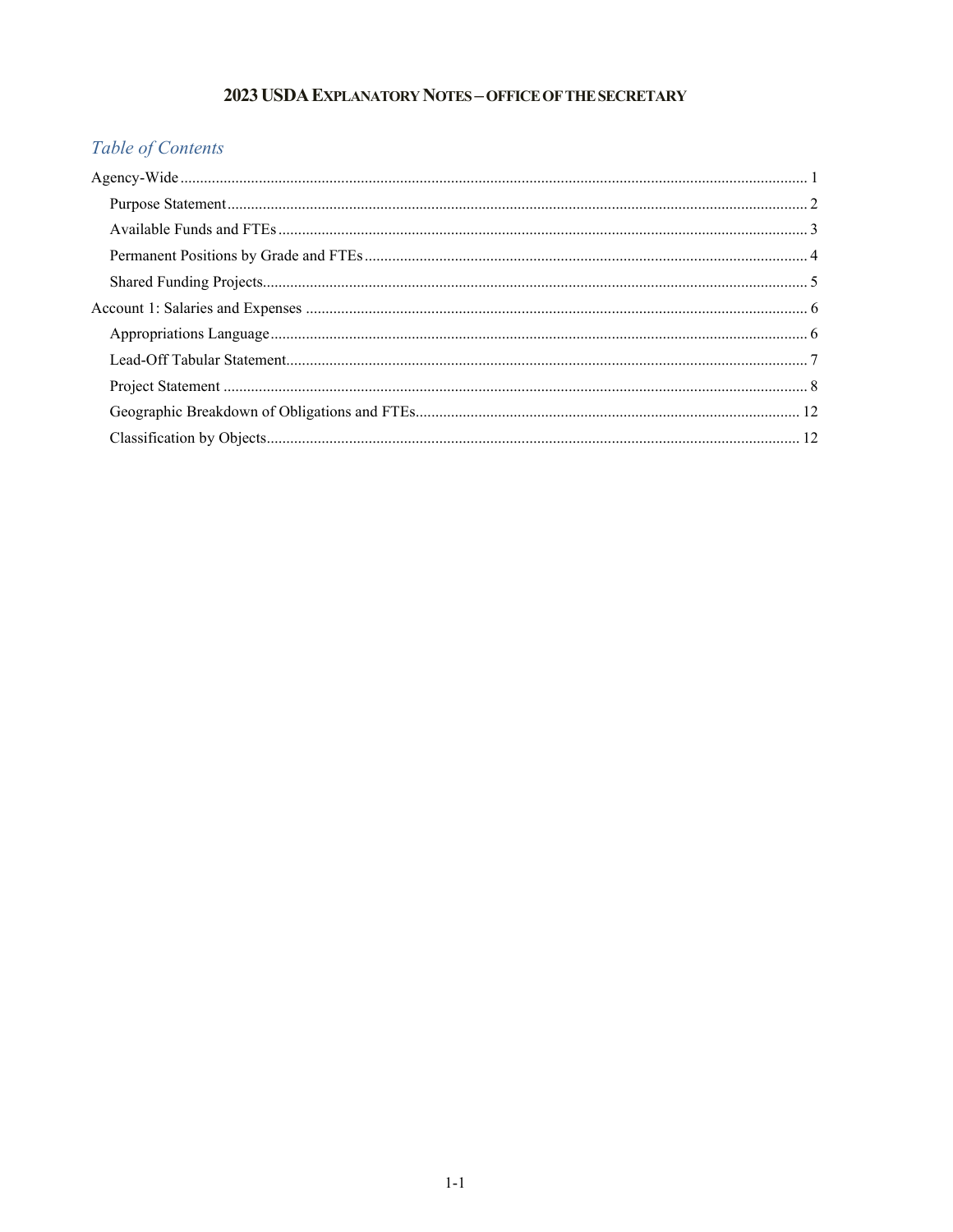#### <span id="page-1-0"></span>*AGENCY-WIDE*

#### <span id="page-1-1"></span>**PURPOSE STATEMENT**

The Office of the Secretary is headed by the Secretary of Agriculture and includes the Deputy Secretary, Chief of Staff, Under Secretaries, Assistant Secretaries, the Executive Secretariat, and members of their immediate staffs. The Office of the Secretary serves as the management arm of the Department, administering and overseeing the work of the organization. This involves formulating and providing policy direction for all areas of the Department's responsibilities including research, educational and regulatory activities, nutrition, conservation and farm programs, forestry, and international agriculture. It also involves maintaining relationships with organizations and others in the development of programs and maintaining liaison with the Executive Office of the President and members of Congress on all matters pertaining to Departmental policy.

The Office of the Secretary also oversees special projects that are conducted at the behest of the Congress and the Administration. These projects include short-term studies, investigations, and research on matters affecting agriculture or the agricultural community. Project results are reported to the appropriate Congressional Committees.

The general authority of the Secretary to supervise and control the work of the Department is contained in the Organic Act (7 U.S.C. 2201-2202). The delegation of regulatory functions to the Department employees and authorization of appropriations to carry out these functions are contained in 7 U.S.C. 450c-450g. The authority of the Secretary to streamline and reorganize the Department is contained in the Federal Crop Insurance Reform and Department of Agriculture Reorganization Act of 1994, Public Law 103-354.

The Office of the Secretary consists of the Immediate Office of the Secretary; Office of the Assistant Secretary for Congressional Relations; Office of the Assistant Secretary for Administration; Office of the Assistant Secretary for Civil Rights; Office of the Under Secretary for Research, Education, and Economics; Office of Under Secretary for Marketing & Regulatory Programs; Office of Under Secretary for Food Safety; Office of Under Secretary for Rural Development; Office of Under Secretary for Food, Nutrition, & Consumer Services; Office of Under Secretary for Farm Production and Conservation; Office of Under Secretary for Trade and Foreign Agricultural Affairs; Office of Codex Alimentarius; and Office of Under Secretary for Natural Resources & Environment.

As of September 30, 2021, there were 93 permanent full-time employees, all of whom 63 were permanent full-time employees and 30 were other than permanent full-time employees. Of the employees, 88 were located in the headquarters office and three were located in field offices.

The Office of the Secretary did not have any Office of Inspector General or Government Accountability Office evaluation reports during the past year.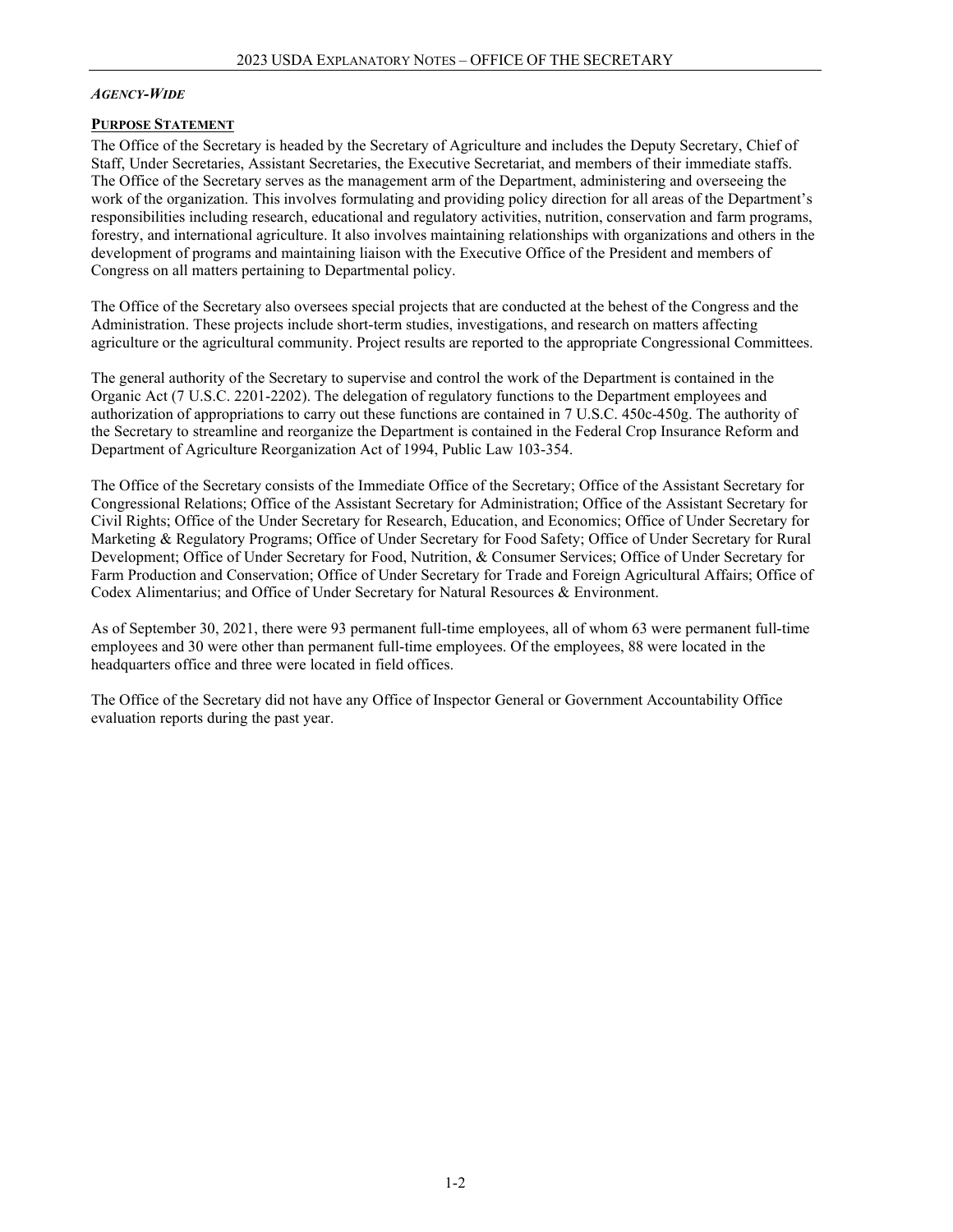# <span id="page-2-0"></span>**AVAILABLE FUNDS AND FTES**

# *Table OSEC-1. Available Funds and FTEs (thousands of dollars, FTEs)*

|                                                                     | 2020          |                          |                          | 2022                 |                  | 2023                     |                          |                          |
|---------------------------------------------------------------------|---------------|--------------------------|--------------------------|----------------------|------------------|--------------------------|--------------------------|--------------------------|
| Item                                                                | Actual        | <b>FTE</b>               | 2021 Actual              | <b>FTE</b>           | <b>Estimated</b> | <b>FTE</b>               | <b>Estimated</b>         | <b>FTE</b>               |
| Salaries and Expenses:                                              |               |                          |                          |                      |                  |                          |                          |                          |
| Discretionary Appropriations:                                       |               |                          |                          |                      |                  |                          |                          |                          |
|                                                                     | \$21,972      | 76                       | \$22,329                 | 64                   | \$22,329         | 84                       | \$46,571                 | 125                      |
| Mandatory Appropriations:                                           |               |                          |                          |                      |                  |                          |                          |                          |
|                                                                     | 6,500,000     |                          | 1,222,700                |                      |                  |                          |                          |                          |
|                                                                     | 14,000,000    |                          | 11,983,556               |                      |                  |                          |                          |                          |
|                                                                     | $\theta$      |                          | 1,500,000                |                      |                  |                          |                          |                          |
| COVID-19 CFAP Payments Consolidated Appropriations, 2021            |               |                          | 9,687,500                |                      |                  |                          |                          |                          |
|                                                                     |               |                          | 35,625                   |                      |                  |                          |                          |                          |
| Farming Opportunities Training and Outreach Administrative          |               |                          | 1,875                    |                      |                  |                          |                          |                          |
|                                                                     |               |                          | 3,600,000                |                      |                  |                          |                          |                          |
| Socially Disadvantaged Farmers, Ranchers, Land Owners and Operators |               |                          |                          |                      |                  |                          |                          |                          |
|                                                                     |               |                          | 1,010,000                |                      |                  |                          |                          |                          |
|                                                                     |               |                          | 47,500                   |                      |                  |                          |                          |                          |
|                                                                     |               |                          | 689,429                  |                      |                  |                          |                          |                          |
| Farmworker and Meatpacking Worker Grant Program                     |               |                          | 700,000                  |                      |                  |                          |                          |                          |
|                                                                     |               |                          |                          |                      | 437,237          |                          | 172,798                  |                          |
|                                                                     | 20,500,000    | $\blacksquare$           | 30,478,185               | $\blacksquare$       | 437,237          | $\blacksquare$           | 172,798                  |                          |
| Supplemental Appropriations:                                        |               |                          |                          |                      |                  |                          |                          |                          |
|                                                                     | 3,855,535     |                          | 2,701,119                |                      |                  |                          |                          |                          |
|                                                                     |               |                          |                          |                      | 10,000,000       |                          |                          |                          |
|                                                                     |               |                          |                          |                      |                  |                          |                          |                          |
|                                                                     |               |                          |                          |                      |                  |                          |                          |                          |
|                                                                     |               |                          |                          |                      |                  |                          |                          |                          |
| COVID-19 CARES Act Coronavirus Food Assistance Program              | 9,500,000     |                          | 2,684,075                |                      |                  |                          |                          |                          |
|                                                                     |               |                          | 400                      |                      |                  |                          |                          |                          |
|                                                                     |               |                          | 89,387                   |                      |                  |                          |                          |                          |
|                                                                     | 4,000,000     |                          | 500,000                  |                      |                  |                          |                          |                          |
|                                                                     |               | $\overline{\phantom{a}}$ | 25,000                   |                      |                  | $\blacksquare$           |                          |                          |
|                                                                     | 17,355,535    |                          | 5,999,981                |                      | 10,000,000       | $\overline{\phantom{a}}$ | $\overline{\phantom{a}}$ | $\overline{\phantom{a}}$ |
|                                                                     | 37,877,507    |                          | 36,500,495               |                      |                  | 84                       | 219,369                  | 125                      |
|                                                                     |               | 76                       | $\overline{\phantom{a}}$ | 64<br>$\blacksquare$ | 10,459,566       |                          |                          |                          |
|                                                                     | 4,038,229     | $\overline{\phantom{a}}$ |                          |                      |                  | $\overline{\phantom{a}}$ |                          |                          |
|                                                                     | 41,914,216    | 76                       | 36,500,495               | 64                   | 10,459,566       | 84                       | 219,369                  | 125                      |
|                                                                     | 250           |                          | 1,000,000                |                      |                  |                          |                          |                          |
|                                                                     | $-1,770$      |                          |                          |                      |                  |                          |                          |                          |
|                                                                     | $-95,153$     |                          | $-4,531$                 |                      |                  |                          |                          |                          |
|                                                                     | $-22,019,063$ | $\overline{\phantom{a}}$ | $-15,273,239$            |                      |                  |                          |                          |                          |
|                                                                     | 19,800,000    | 76                       | 22,222,725               | 64                   | 10,459,566       | 84                       | 219,369                  | 125                      |
| Other USDA:                                                         |               |                          |                          |                      |                  |                          |                          |                          |
|                                                                     | 5,322         | 2                        | 8,656                    | 2                    | 8,680            | 3                        | 8,190                    | 3                        |
|                                                                     | 272           | 2                        | 348                      | 2                    | 348              | 2                        | 406                      | 2                        |
|                                                                     |               |                          | 1,833                    | 2                    | 1,833            | 2                        |                          |                          |
|                                                                     | 3,926         | 13                       | 3,909                    | 13                   | 4,934            | 13                       |                          |                          |
|                                                                     | 985           |                          | 1,904                    | 2                    | 2,000            | 2                        | 2,000                    | 2                        |
|                                                                     |               |                          | 2,636                    | 8                    | 3,965            | 17                       | 3,965                    | 17                       |
|                                                                     | 10,505        | 17                       | 19,286                   | 29                   |                  | 39                       |                          |                          |
|                                                                     |               |                          |                          |                      | 21,760           |                          | 14,561                   | 24                       |
|                                                                     | 19,810,505    | 93                       | 22,242,011               | 93                   | 10,481,326       | 123                      | 233,930                  | 149                      |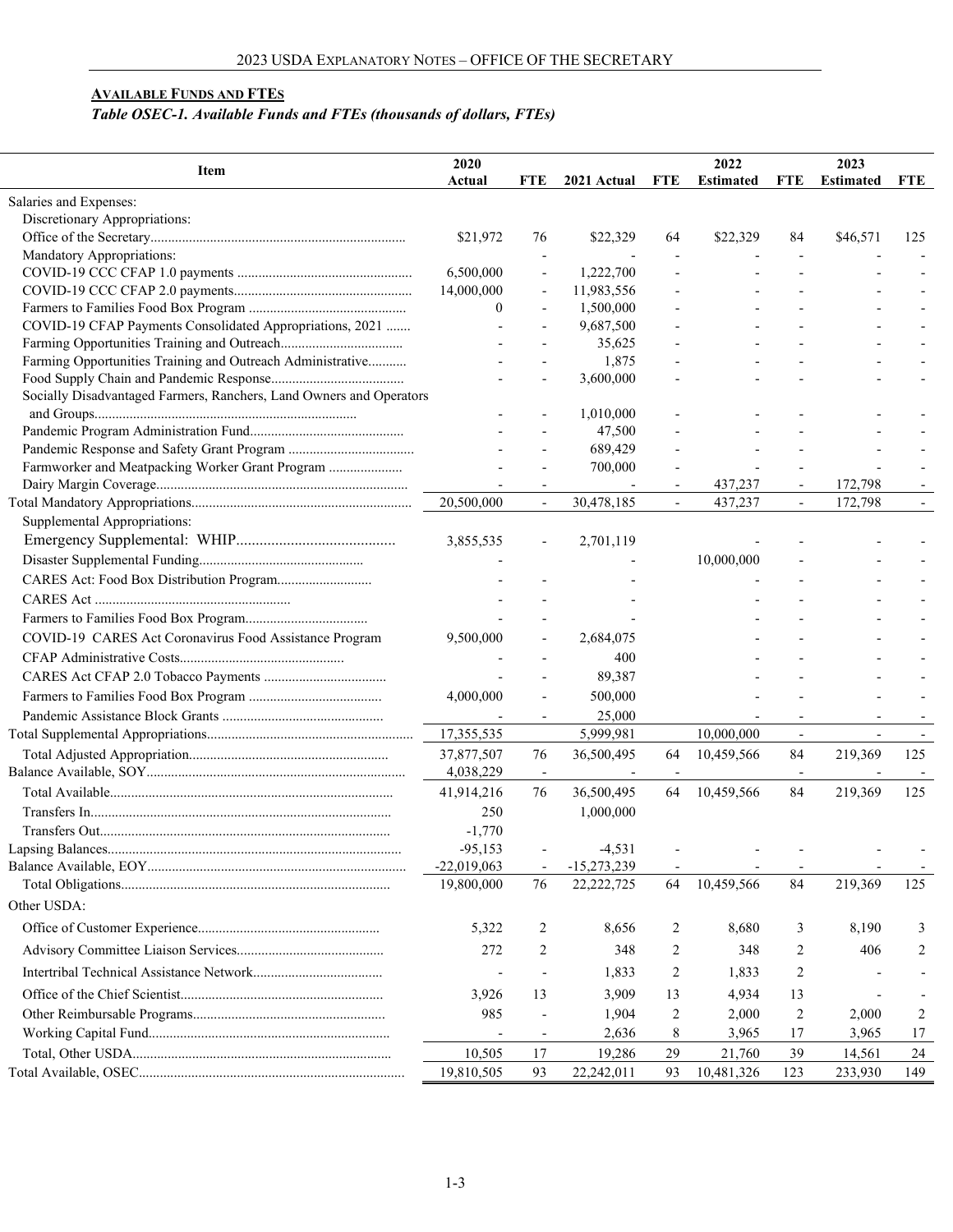# <span id="page-3-0"></span>**PERMANENT POSITIONS BY GRADE AND FTES**

# *Table OSEC-2. Permanent Positions by Grade and FTEs*

| Item               | D.C. | Field                    | 2020<br>Actual<br>Total | D.C. | Field                    | 2021<br>Actual<br>Total | D.C. | Field | 2022<br><b>Estimated</b><br><b>Total</b> | D.C. | Field | 2023<br><b>Estimated</b><br><b>Total</b> |
|--------------------|------|--------------------------|-------------------------|------|--------------------------|-------------------------|------|-------|------------------------------------------|------|-------|------------------------------------------|
|                    | 30   | $\overline{\phantom{0}}$ | 30                      | 30   | $\overline{\phantom{0}}$ | 30                      | 35   |       | 35                                       | 47   |       | 47                                       |
|                    |      |                          | 12                      | 19   |                          | 20                      | 27   |       | 28                                       | 41   |       | 42                                       |
|                    |      |                          |                         | 9    |                          | 9                       | 10   |       | 10                                       | 10   |       | 10                                       |
|                    | 10   |                          | 10                      | Ō    | 2                        | 10                      |      |       | Δ                                        |      |       |                                          |
|                    |      |                          |                         | 10   |                          | 10                      | 19   |       | 19                                       | 19   |       | 19                                       |
| $GS-11$            |      |                          |                         | n    |                          | h                       |      |       |                                          |      |       |                                          |
|                    |      |                          |                         |      |                          |                         |      |       |                                          |      |       |                                          |
|                    |      |                          |                         |      |                          |                         |      |       |                                          |      |       |                                          |
|                    |      |                          |                         |      |                          |                         |      |       |                                          |      |       |                                          |
|                    |      |                          |                         |      |                          |                         |      |       |                                          |      |       |                                          |
| GS-4               |      |                          |                         |      |                          |                         |      |       |                                          |      |       |                                          |
| Total Perm. FT EOY | 91   | 2                        | 93                      | 89   | 4                        | 93                      | 120  | 3     | 123                                      | 146  | 3     | 149                                      |
| FTE.               | 91   | $\mathcal{D}$            | 93                      | 89   |                          | 93                      | 120  | 3     | 123                                      | 146  | 3     | 149                                      |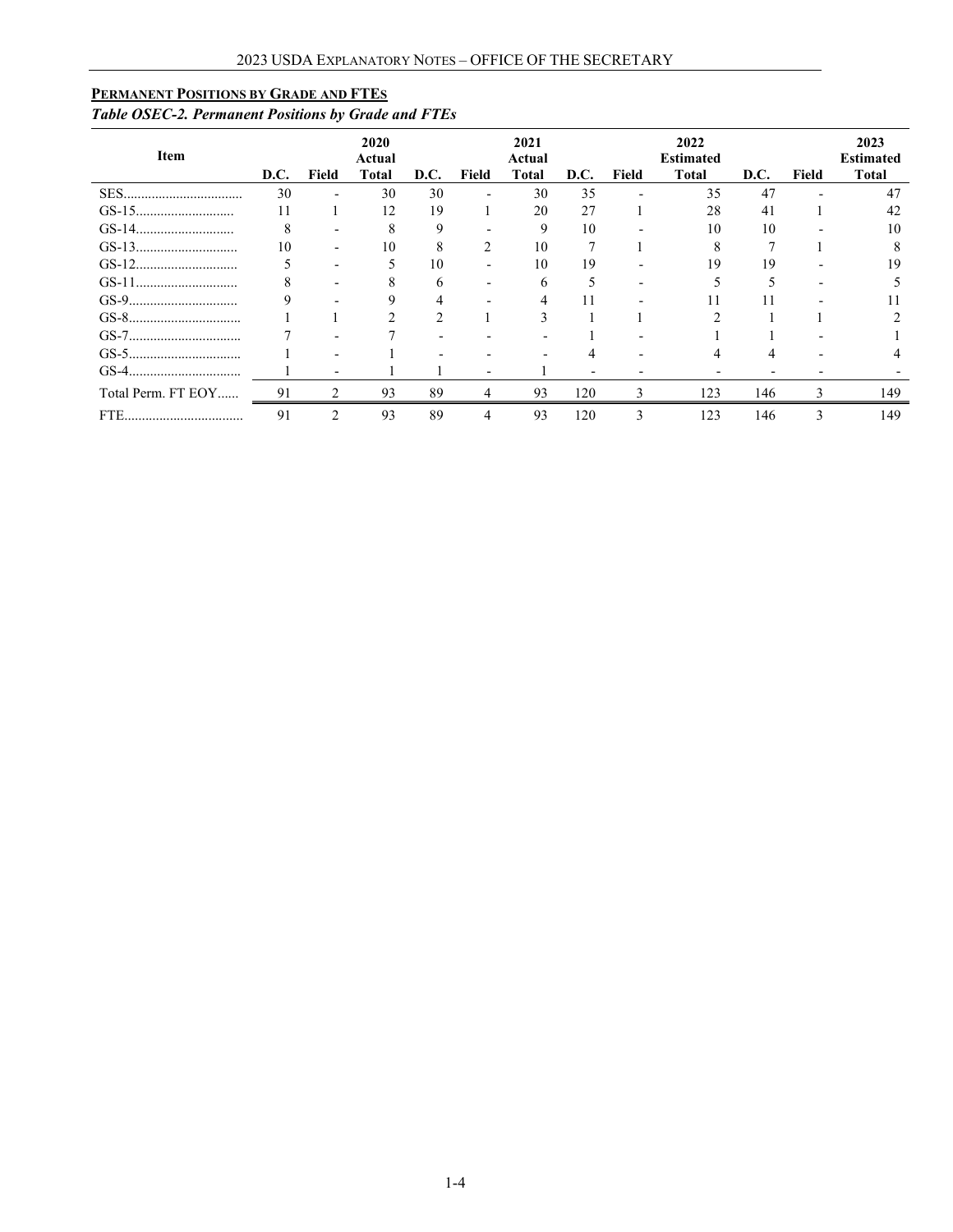### <span id="page-4-0"></span>**SHARED FUNDING PROJECTS**

# *Table OSEC-3. Shared Funding Projects (dollars in thousands)*

| Item                                                    | 2020<br>Actual | 2021<br>Actual | 2022<br><b>Estimated</b> | 2023<br><b>Estimated</b> |
|---------------------------------------------------------|----------------|----------------|--------------------------|--------------------------|
| <b>Working Capital Fund:</b>                            |                |                |                          |                          |
| Administrative Services:                                |                |                |                          |                          |
|                                                         | \$30           | \$32           | \$46                     | \$47                     |
|                                                         | 393            | 479            | 216                      | 323                      |
|                                                         | 12             | 19             | 20                       | 20                       |
|                                                         | 24             | 61             | 65                       | 83                       |
|                                                         | 5              | 4              | 2                        | 3                        |
|                                                         | 464            | 595            | 349                      | 476                      |
| Communications:                                         |                |                |                          |                          |
|                                                         | 9              | 76             | 6                        | 6                        |
| Finance and Management:                                 |                |                |                          |                          |
|                                                         | 48             | 54             | 28                       | 29                       |
|                                                         | 120            | 127            | 161                      | 167                      |
|                                                         |                |                |                          |                          |
|                                                         | 24             | 128            | 134                      | 134                      |
|                                                         | 192            | 309            | 323                      | 330                      |
| Information Technology:                                 |                |                |                          |                          |
|                                                         | 470            | 488            | 468                      | 506                      |
| Department Administration Information Technology Office | 415            | 563            | 597                      | 747                      |
|                                                         | 671            | 610            | 840                      | 903                      |
|                                                         | 147            | 203            | 160                      | 161                      |
|                                                         |                |                |                          |                          |
|                                                         | 1,703<br>13    | 1,864          | 2,065                    | 2,317                    |
|                                                         |                | 24             | 30                       | 30                       |
|                                                         |                |                |                          |                          |
|                                                         | 2,381          | 2,868          | 2,773                    | 3,159                    |
| <b>Department-Wide Shared Cost Programs:</b>            |                |                |                          |                          |
|                                                         | 2              | 2              | 2                        | 2                        |
|                                                         | 7              | 6              | 8                        | 8                        |
|                                                         | 1              |                |                          |                          |
|                                                         | 3              | 24             | 26                       | 26                       |
|                                                         | 5              | 9              | 10                       | 10                       |
|                                                         | 121            | 147            | 153                      | 153                      |
|                                                         | 5              | 4              | 5                        | 5                        |
|                                                         | 4              | 4              | 5                        | 5                        |
|                                                         | 5              | 6              | 7                        | 7                        |
|                                                         | 1              | 1              | 1                        | 1                        |
|                                                         |                | 2              | 11                       | 14                       |
|                                                         | 8              | 5              | 5                        | 5                        |
|                                                         | 162            | 210            | 233                      | 236                      |
| E-Gov:                                                  |                |                |                          |                          |
|                                                         |                |                | 11                       | 12                       |
|                                                         |                |                | 11                       | 12                       |
|                                                         | 2,543          | 3,078          | 3,017                    | 3,407                    |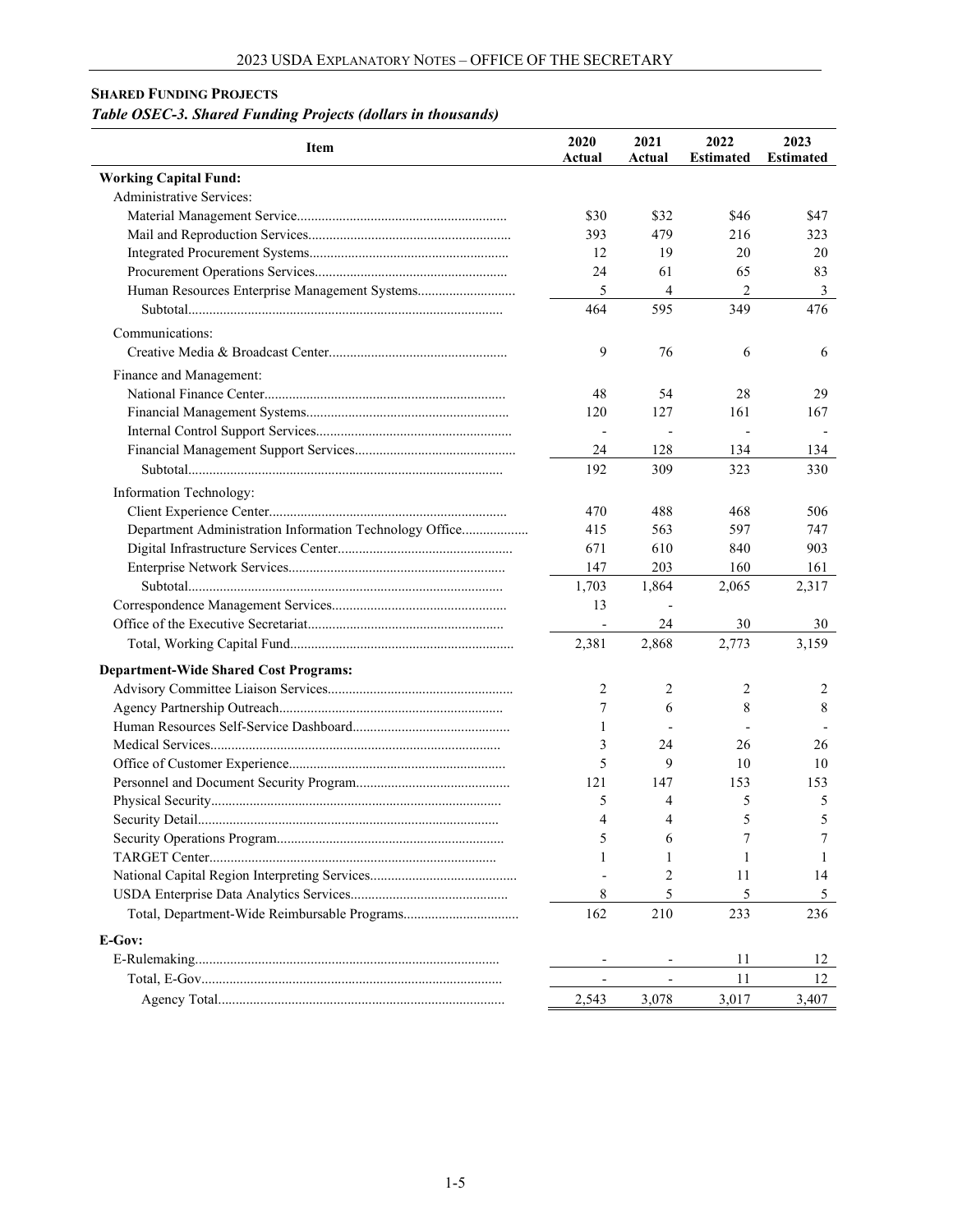### <span id="page-5-0"></span>*ACCOUNT 1: SALARIES AND EXPENSES*

### <span id="page-5-1"></span>**APPROPRIATIONS LANGUAGE**

### **The appropriations language follows (new language underscored; deleted matter enclosed in brackets): Office of the Secretary**

For necessary expenses of the Office of the Secretary, [\$86,773,000]\$81,010,000 of which not to exceed [\$14,801,000]\$10,623,000 shall be available for the Immediate Office of the Secretary[, of which \$9,098,000 shall be available for climate change, including coordinating climate change activities across the Department]; not to exceed [\$13,429,000]\$2,306,000 shall be available for the Office of Homeland Security; not to exceed [\$13,294,000]\$10,525,000 shall be available for the Office of Partnerships and Public Engagement; not to exceed [\$2,860,000]\$6,450,000 shall be available for the Office of Tribal Relations; not to exceed [\$27,400,000]\$35,047,000 shall be available for the Office of the Assistant Secretary for Administration, of which [\$26,001,000]\$33,300,000 shall be available for Departmental Administration to provide for necessary expenses for management support services to offices of the Department and for general administration, security, repairs and alterations, and other miscellaneous supplies and expenses not otherwise provided for and necessary for the practical and efficient work of the Department; *Provided*, That funds made available by this Act to an agency in the Administration mission area for salaries and expenses are available to fund up to one administrative support staff for the Office; not to exceed [\$4,480,000]\$4,671,000 shall be available for the Office of the Assistant Secretary for Congressional Relations and Intergovernmental Affairs to carry out the programs funded by this Act, including programs involving intergovernmental affairs and liaison within the executive branch; and not to exceed [\$10,509,000]\$11,388,000 shall be available for the Office of Communications: *Provided further*, That the Secretary of Agriculture is authorized to transfer funds appropriated for any office of the Office of the Secretary to any other office of the Office of the Secretary: *Provided further*, That no appropriation for any office shall be increased or decreased by more than 5 percent: *Provided further*, That not to exceed \$22,000 of the amount made available under this paragraph for the Immediate Office of the Secretary shall be available for official reception and representation expenses, not otherwise provided for, as determined by the Secretary: *Provided further*, That the amount made available under this heading for Departmental Administration shall be reimbursed from applicable appropriations in this Act for travel expenses incident to the holding of hearings as required by U.S.C. 551-558: *Provided further*, That funds made available under this heading for the Office of the Assistant Secretary for Congressional Relations and Intergovernmental Affairs may be transferred to agencies of the Department of Agriculture funded by this Act to maintain personnel at the agency level.

The first change eliminates language that specified funding for climate change related activities.

## **Office of the Assistant Secretary for Civil Rights**

For necessary expenses of the Office of the Assistant Secretary for Civil Rights, [\$1,426,000]\$1,530,000: *Provided*, That funds made available by this Act to an agency in the Civil Rights mission area for salaries and expenses are available to fund up to one administrative support staff for the Office.

#### **Office of the Under Secretary for Research, Education and Economics**

For necessary expenses of the Office of the Under Secretary for Research, Education and Economics, [\$6,327,000]\$6,376,000: *Provided*, That funds made available by this Act to an agency in the Research, Education, and Economics mission area for salaries and expenses are available to fund up to one administrative support staff for the

Office. *Provided further*, of which the amounts made available under this heading [5,000,000]\$4,950,000 shall be made available for the Office of the Chief Scientist.

#### **Office of the Under Secretary for Marketing and Regulatory Programs**

For necessary expenses of the Office of the Under Secretary for Marketing and Regulatory Programs, [\$1,327,000]\$1,676,000: *Provided*, That funds made available by this Act to an agency in the Marketing and Regulatory Programs mission area for salaries and expenses are available to fund up to one administrative support staff for the Office.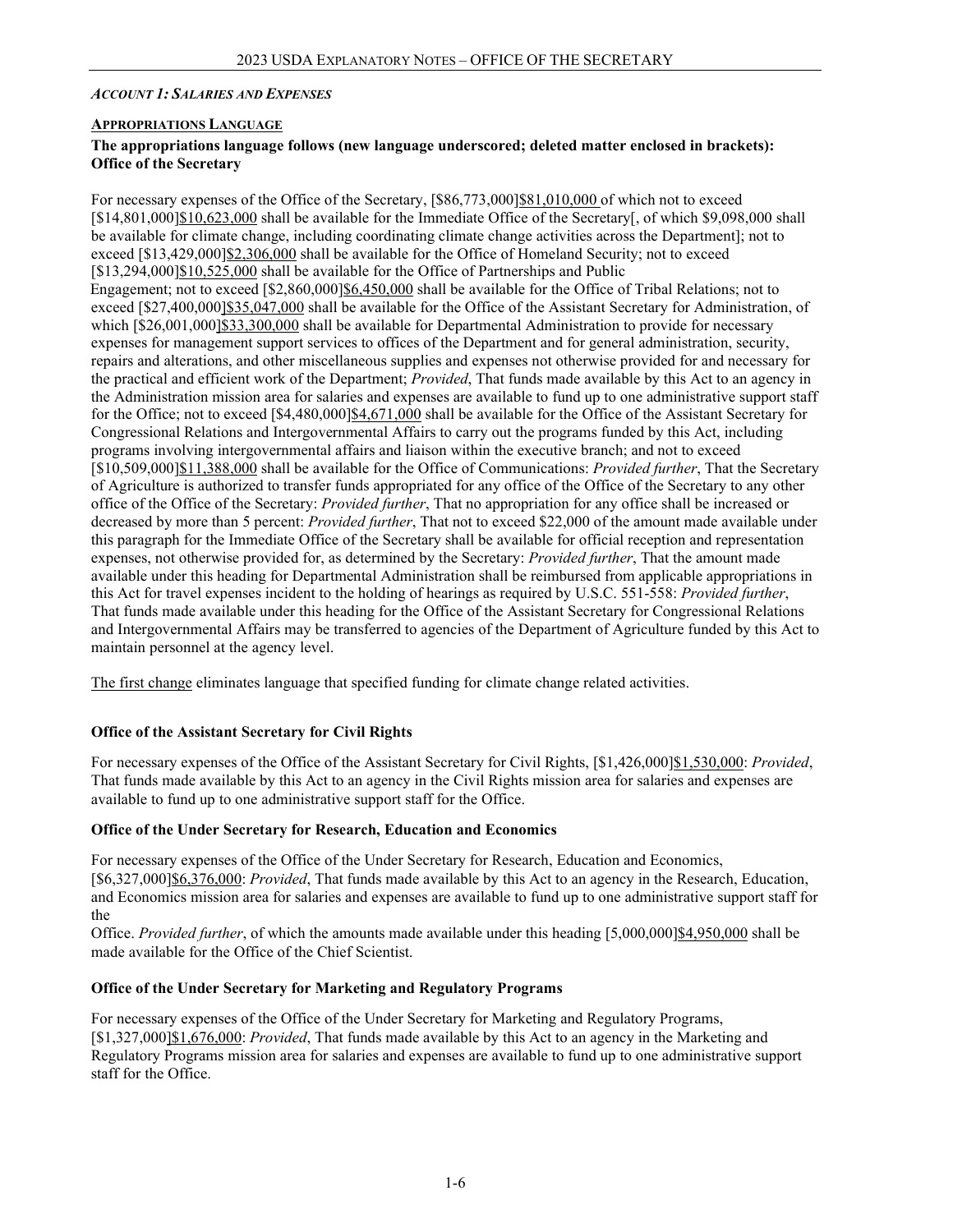#### **Office of the Under Secretary for Food Safety**

For necessary expenses of the Office of the Under Secretary for Food Safety, [\$1,327,000]\$1,176,000: *Provided*, That funds made available by this Act to an agency in the Food Safety mission area for salaries and expenses are be available to fund up to one administrative support staff for the Office.

#### **Office of the Under Secretary for Farm Production and Conservation**

For necessary expenses of the Under Secretary for Farm Production and Conservation, [\$1,437,000]\$1,792,000: *Provided*, That funds made available by this Act to an agency in the Farm Production and Conservation mission area for salaries and expenses are available to fund up to one administrative support staff for the Office.

#### **Office of the Under Secretary for Rural Development**

For necessary expenses of the Office of the Under Secretary for Rural Development,  $\lceil $1,330,000 \rceil $1,679,000$ : *Provided*, That funds made available by this Act to an agency in the Rural Development mission area for salaries and expenses are available to fund up to one administrative support staff for the Office.

#### **Office of the Under Secretary for Food, Nutrition and Consumer Services**

For necessary expenses of the Office of the Under Secretary for Food, Nutrition and Consumer Services, [\$1,327,000]\$1,426,000: *Provided*, That funds made available by this Act to an agency in the Food, Nutrition, and Consumer Services mission area for salaries and expenses are available to fund up to one administrative support staff for the Office.

#### **Office of the Under Secretary for Trade Foreign and Agriculture Affairs**

For necessary expenses of the Under Secretary for Trade Foreign and Agriculture Affairs, [\$1,408,000]\$1,018,000: Provided, That funds made available by this Act to an agency in the Trade and Foreign Agricultural mission area for salaries and expenses are available to fund up to one administrative support staff for the Office.

#### **Office of Codex Alimentarius**

For necessary expenses of the Office of Codex Alimentarius, [\$4,841,000]\$4,978,000, including not to exceed \$40,000 for official reception and representation expenses (Agriculture, Rural Development, Food and Drug Administration, and Related Agencies Appropriations Act, 2021.)

#### **Office of the Under Secretary for Natural Resources and Environment**

For necessary expenses of the Under Secretary for Natural Resources and Environment, [\$1,396,000]\$1,429,000: *Provided,* That funds made available by this Act to an agency in the Natural Resources and Environment mission area for salaries and expenses are available to fund up to one administrative support staff for the Office. (Department of the Interior, Environment, and Related Agencies Appropriations Act, 2021.)

The first change eliminates language that puts undue restrictions on the Office of Partnerships and Public Engagement.

The second change adds language that moves the Office of Tribal Relations that was previously funded under the Office of Partnerships and Public Engagement.

The third change adds language that provides funding for the Office of the Chief Scientist.

#### <span id="page-6-0"></span>**LEAD-OFF TABULAR STATEMENT**

#### *Table OSEC-4. Lead-off Tabular (dollars in thousands)*

<span id="page-6-1"></span>

| Item                    | Amount        |
|-------------------------|---------------|
| Estimate, 2022          | \$22,329,000  |
| Change in Appropriation | $+24.242.000$ |
| Budget Estimate, 2023   | 46,571,000    |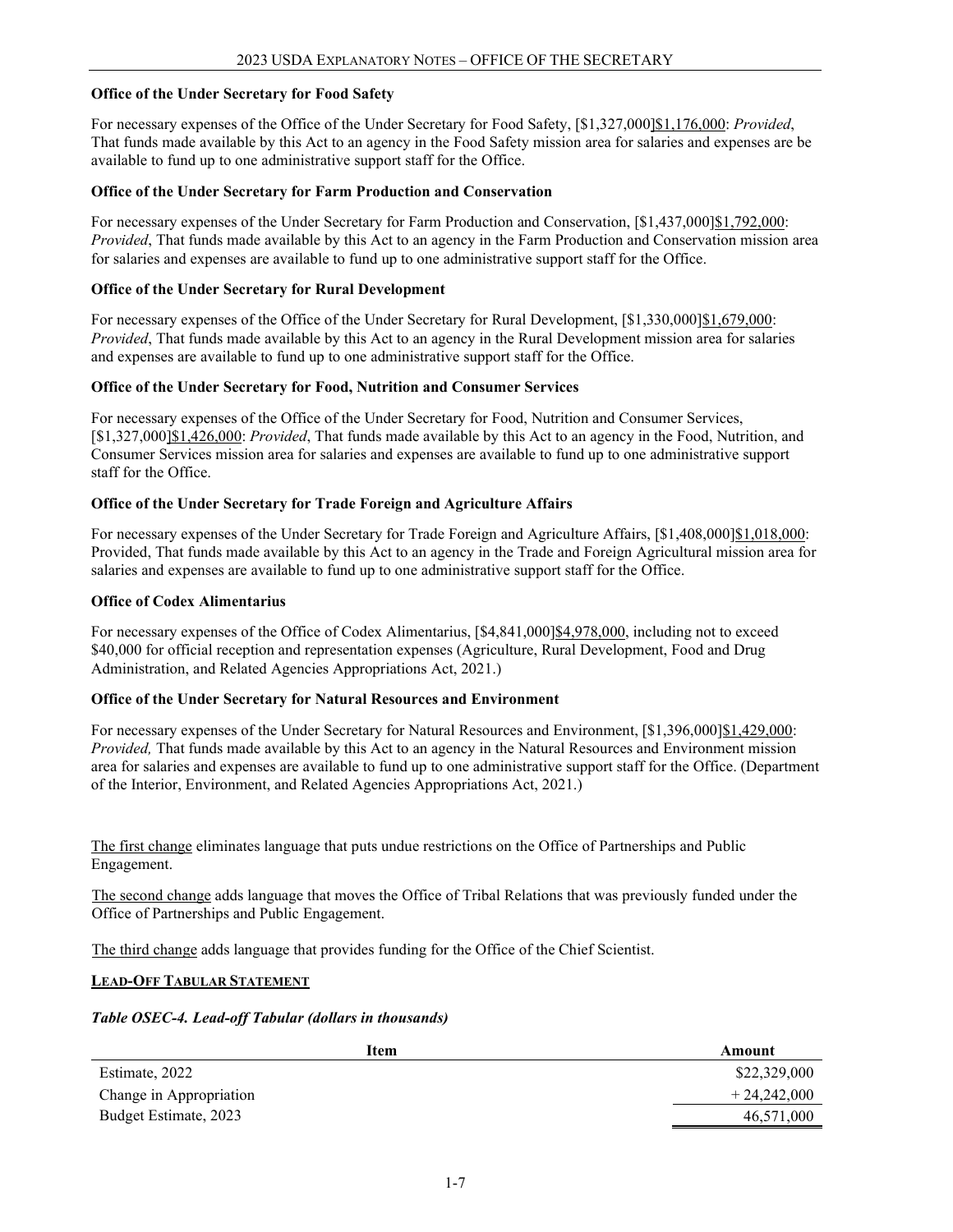# **PROJECT STATEMENT**

*Table OSEC-5. Project Statement (thousands of dollars, FTEs)*

| <b>Item</b>                                                         |             |                |             |                | 2022             |                          | 2023          |                |              | <b>FTE</b><br>Inc. or | Chg        |
|---------------------------------------------------------------------|-------------|----------------|-------------|----------------|------------------|--------------------------|---------------|----------------|--------------|-----------------------|------------|
|                                                                     | 2020 Actual | FTE            | 2021 Actual | <b>FTE</b>     | <b>Estimated</b> | <b>FTE</b>               | <b>Budget</b> | <b>FTE</b>     | Inc. or Dec. | Dec.                  | <b>Key</b> |
| Discretionary Appropriations:                                       |             |                |             |                |                  |                          |               |                |              |                       |            |
|                                                                     | \$5,051     | 26             | \$5,101     | 22             | \$5,101          | 23                       | \$10,623      | 25             | $+$ \$5,522  | $+2$                  |            |
| Under Secretary for Rural Development                               | 800         | 3              | 812         | 2              | 812              | 3                        | 1,679         | 6              | $+867$       | $+3$                  |            |
|                                                                     |             |                |             |                |                  | $\overline{\phantom{0}}$ | 6,450         | 5              | $+6,450$     | $+5$                  |            |
| Assistant Secretary for Civil Rights                                | 901         | 2              | 908         | 3              | 908              | 3                        | 1,530         | 5              | $+622$       | $+2$                  |            |
| Assistant Secretary for Administration                              | 875         | 2              | 881         | 3              | 881              | 3                        | 1,747         | 6              | $+866$       | $+3$                  |            |
| Assistant Secretary for Congressional Relations                     | 3,719       | 12             | 3,908       | 10             | 3,908            | 18                       | 4,671         | 19             | $+763$       | $+1$                  |            |
| Under Secretary for Research, Education, and Economics a/           | 800         | 3              | 809         |                | 809              | 3                        | 1,426         | 5              | $+617$       | $+2$                  |            |
|                                                                     |             |                |             |                |                  |                          | 4,950         | 13             | $+4,950$     | $+13$                 |            |
| Under Secretary for Marketing and Regulatory Programs               | 800         | 3              | 809         | 3              | 809              | $\overline{3}$           | 1,676         | 6              | $+867$       | $+3$                  |            |
|                                                                     | 800         | 3              | 809         | $\overline{2}$ | 809              | 3                        | 1,176         | $\overline{4}$ | $+367$       | $+1$                  |            |
| Under Secretary for Farm Production and Conservation                | 901         | $\overline{4}$ | 916         | 3              | 916              | $\overline{4}$           | 1,792         |                | $+876$       | $+3$                  |            |
| Under Secretary for Trade and Foreign Agricultural Affairs          | 875         | 3              | 887         |                | 887              | $\overline{4}$           | 1,018         | $\overline{4}$ | $+131$       |                       |            |
|                                                                     | 4,775       | 8              | 4,805       | 9              | 4,805            | 10                       | 4,978         | 10             | $+173$       |                       |            |
| Under Secretary for Food, Nutrition, and Consumer Services.         | 800         | 3              | 809         | 3              | 809              | $\overline{3}$           | 1,426         | 5              | $+617$       | $+2$                  |            |
|                                                                     | 21,097      | 72             | 21,454      | 62             | 21,454           | 80                       | 45,142        | 120            | $+23,688$    | $+40$                 | (1)        |
| Under Secretary for Natural Resources and Environment b/            | 875         | $\overline{4}$ | 875         | 2              | 875              | $\overline{4}$           | 1,429         | 5              | $+554$       | $+1$                  |            |
|                                                                     | 21,972      | 76             | 22,329      | 64             | 22,329           | 84                       | 46,571        | 125            | 24,242       | $+41$                 |            |
| Mandatory Appropriations:                                           |             |                |             |                |                  |                          |               |                |              |                       |            |
|                                                                     | 6,500,000   |                | 1,222,700   |                |                  |                          |               |                |              |                       |            |
|                                                                     | 14,000,000  |                | 11,983,556  |                |                  |                          |               |                |              |                       |            |
|                                                                     |             |                | 1,500,000   |                |                  |                          |               |                |              |                       |            |
| COVID-19 CFAP Payments Consolidated Appropriations,                 |             |                |             |                |                  |                          |               |                |              |                       |            |
| 2021                                                                |             |                | 9,687,500   |                |                  |                          |               |                |              |                       |            |
| Farming Opportunities Training and Outreach                         |             |                | 35,625      |                |                  |                          |               |                |              |                       |            |
| Farming Opportunities Training and Outreach Administrative          |             |                | 1,875       |                |                  |                          |               |                |              |                       |            |
| Food Supply Chain and Pandemic Response                             |             |                | 3,600,000   |                |                  |                          |               |                |              |                       |            |
| Socially Disadvantaged Farmers, Ranchers, Land Owners and Operators |             |                |             |                |                  |                          |               |                |              |                       |            |
| and Groups                                                          |             |                | 1,010,000   |                |                  |                          |               |                |              |                       |            |
| Pandemic Program Administration Fund                                |             |                | 47,500      |                |                  |                          |               |                |              |                       |            |
| Pandemic Response and Safety Grant Program                          |             |                | 689,429     |                |                  |                          |               |                |              |                       |            |
| Farmworker and Meatpacking Worker Grant Program                     |             |                | 700,000     |                |                  |                          |               |                |              |                       |            |
|                                                                     |             |                |             |                | 437,237          |                          | 172,798       |                | $-264,439$   |                       |            |
| ${\bf Subtotal}.\label{def:subtotal}$                               | 20,500,000  |                | 30,478,185  |                | 437,237          | $\overline{\phantom{a}}$ | 172,798       |                | $-264,439$   |                       |            |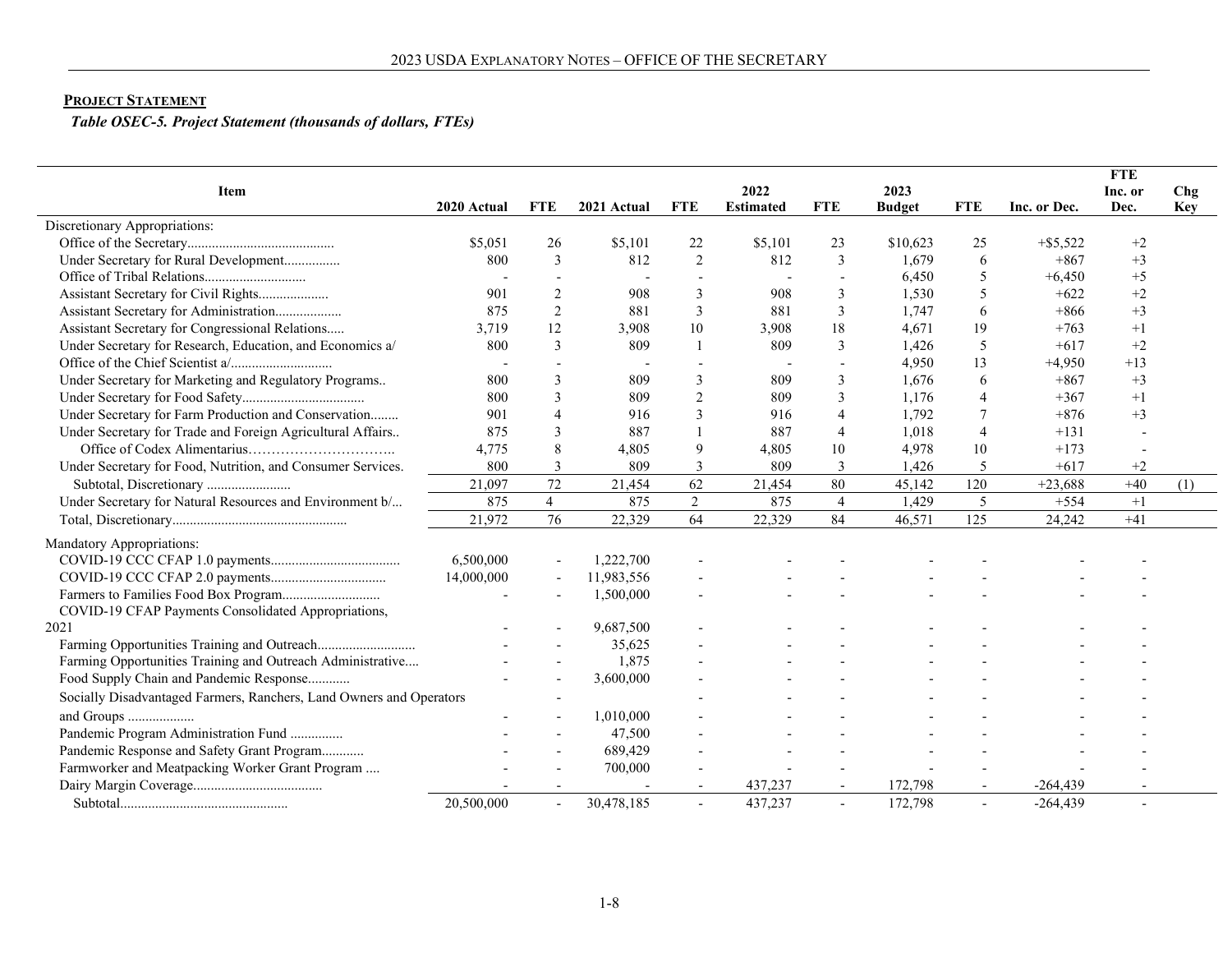|                                                        |               |                          |               |                          |                  |                          |               |                          |               | <b>FTE</b> |     |
|--------------------------------------------------------|---------------|--------------------------|---------------|--------------------------|------------------|--------------------------|---------------|--------------------------|---------------|------------|-----|
| <b>Item</b>                                            |               |                          |               |                          | 2022             |                          | 2023          |                          |               | Inc. or    | Chg |
|                                                        | 2020 Actual   | <b>FTE</b>               | 2021 Actual   | FTE                      | <b>Estimated</b> | <b>FTE</b>               | <b>Budget</b> | <b>FTE</b>               | Inc. or Dec.  | Dec.       | Key |
| Supplemental Appropriations:                           |               |                          |               |                          |                  |                          |               |                          |               |            |     |
|                                                        | 3,855,535     |                          | 2,701,119     |                          |                  |                          |               |                          |               |            |     |
|                                                        |               |                          |               |                          | 10,000,000       |                          |               |                          | $-10,000,000$ |            |     |
|                                                        |               |                          |               |                          |                  |                          |               |                          |               |            |     |
|                                                        |               |                          |               |                          |                  |                          |               |                          |               |            |     |
|                                                        |               |                          |               |                          |                  |                          |               |                          |               |            |     |
| COVID-19 CARES Act Coronavirus Food Assistance Program | 9,500,000     |                          | 2,684,075     |                          |                  |                          |               |                          |               |            |     |
|                                                        |               |                          | 400           |                          |                  |                          |               |                          |               |            |     |
|                                                        |               |                          | 89,387        |                          |                  |                          |               |                          |               |            |     |
|                                                        | 4,000,000     |                          | 500,000       |                          |                  |                          |               |                          |               |            |     |
|                                                        |               |                          | 25,000        |                          |                  |                          |               |                          |               |            |     |
|                                                        | 17,355,535    | $\overline{\phantom{a}}$ | 5,999,981     | $\overline{\phantom{a}}$ | 10,000,000       | $\overline{\phantom{a}}$ |               | $\overline{\phantom{a}}$ | $-10,000,000$ |            |     |
|                                                        | 37,877,507    | 76                       | 36,500,495    | 64                       | 10,459,566       | 84                       | 219,369       | 125                      | $-10,240,197$ | $+41$      |     |
| Transfers In:                                          |               |                          |               |                          |                  |                          |               |                          |               |            |     |
|                                                        | 250           |                          |               |                          |                  |                          |               |                          |               |            |     |
|                                                        |               |                          | 500,000       |                          |                  |                          |               |                          |               |            |     |
|                                                        |               |                          | 500,000       |                          |                  |                          |               |                          |               |            |     |
|                                                        | 250           | $\overline{\phantom{a}}$ | 1,000,000     |                          |                  |                          |               |                          |               |            |     |
| Transfers Out:                                         |               |                          |               |                          |                  |                          |               |                          |               |            |     |
|                                                        | $-1,070$      |                          | $-1,500$      |                          |                  |                          |               |                          |               |            |     |
|                                                        | $-700$        |                          | $-2.625$      |                          |                  |                          |               |                          |               |            |     |
|                                                        | $-1,770$      |                          | $-4,125$      |                          |                  |                          |               |                          |               |            |     |
|                                                        | 4,038,229     |                          |               |                          |                  |                          |               |                          |               |            |     |
|                                                        | 41,914,216    | 76                       | 37,496,370    | 64                       | 10,459,566       | 84                       | 219,369       | 125                      | $-10,240,197$ | $+41$      |     |
|                                                        | $-95,153$     |                          | $-4,531$      |                          |                  |                          |               |                          |               |            |     |
|                                                        | $-22,019,063$ |                          | $-15,269,114$ |                          |                  |                          |               |                          |               |            |     |
|                                                        | 19,800,000    | 76                       | 22, 222, 725  | 64                       | 10,459,566       | 84                       | 219,369       | 125                      | $-10,240,197$ | $+41$      |     |

# 2023 USDA EXPLANATORY NOTES – OFFICE OF THE SECRETARY

a/ Effective FY 2023 funding associated with the Office of the Chief Scientist is reflected in OSEC.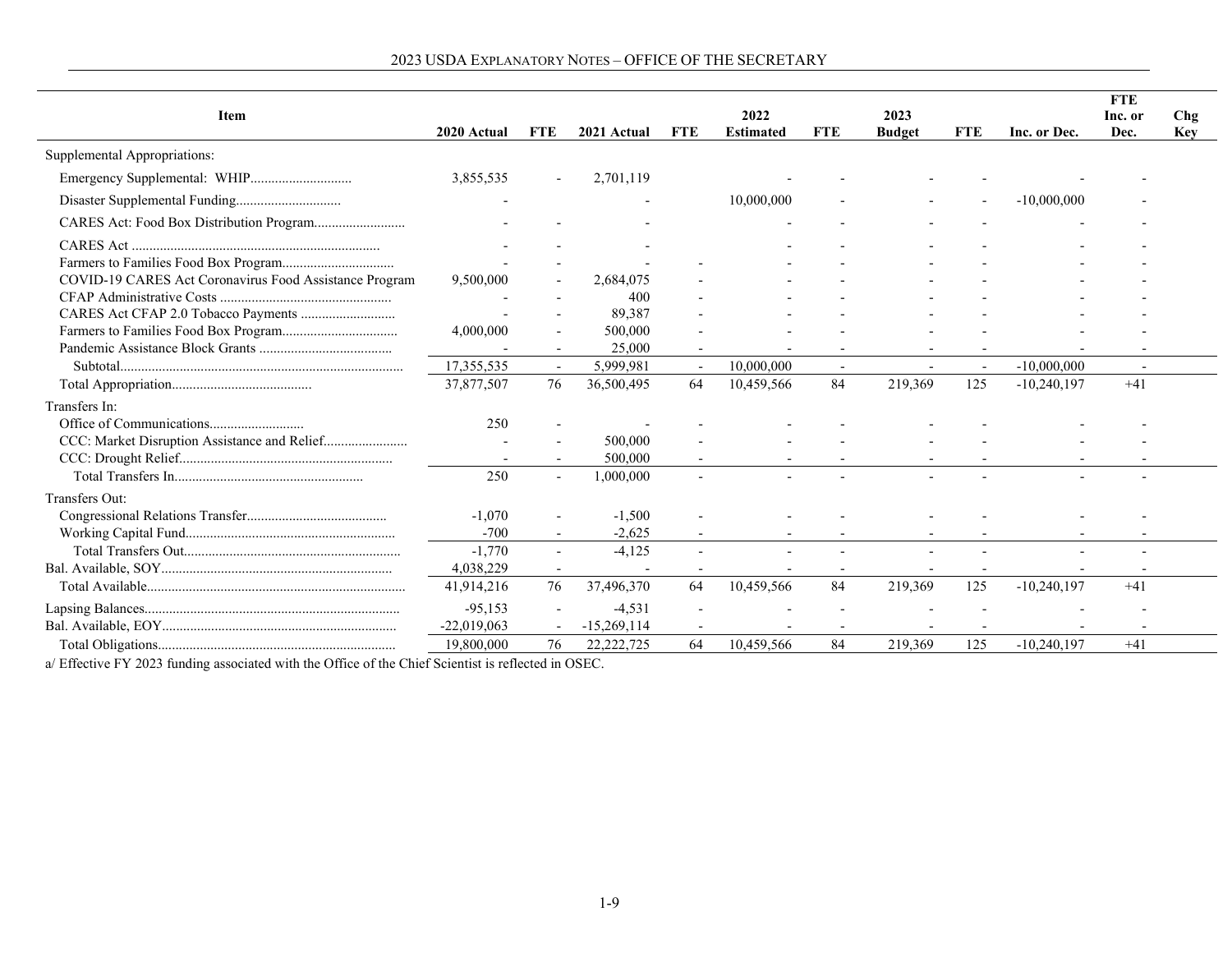# *Table OSEC-6. Project Statement (thousands of dollars, FTEs)*

|                                                                         |           |                          |            |                |                  |                          |                          |                          |               | <b>FTE</b>            |
|-------------------------------------------------------------------------|-----------|--------------------------|------------|----------------|------------------|--------------------------|--------------------------|--------------------------|---------------|-----------------------|
| <b>Item</b>                                                             | 2020      |                          | 2021       |                | 2022             |                          | 2023                     |                          |               | Inc.<br><sub>or</sub> |
|                                                                         | Actual    | <b>FTE</b>               | Actual     | <b>FTE</b>     | <b>Estimated</b> | <b>FTE</b>               | <b>Estimated</b>         | <b>FTE</b>               | Inc. or Dec.  | Dec.                  |
| Discretionary Obligations:                                              |           |                          |            |                |                  |                          |                          |                          |               |                       |
|                                                                         | \$5,113   | 26                       | \$4,364    | 22             | \$5,101          | 23                       | \$10,623                 | 25                       | $+5,522$      | $+2$                  |
|                                                                         | 638       | 3                        | 657        | 2              | 812              | 3                        | 1.679                    | -6                       | $+867$        | $+3$                  |
|                                                                         |           |                          |            |                |                  |                          | 6.450                    | 5                        | $+6,450$      | $+5$                  |
|                                                                         | 813       | $\overline{2}$           | 771        | 3              | 908              | 3                        | 1,530                    | 5                        | $+622$        | $+2$                  |
|                                                                         | 787       | $\overline{2}$           | 838        | 3              | 881              | 3                        | 1,747                    | 6                        | $+866$        | $+3$                  |
|                                                                         | 1,710     | 12                       | 1,840      | 10             | 3,908            | 18                       | 4.671                    | 19                       | $+763$        | $+1$                  |
|                                                                         | 987       | $\overline{3}$           | 372        | $\overline{1}$ | 809              | 3                        | 1.426                    | 5                        | $+617$        | $+2$                  |
|                                                                         |           |                          |            |                |                  |                          | 4,950                    | 13                       | $+4,950$      | $+13$                 |
| Under Secretary for Marketing and Regulatory Programs                   | 711       | 3                        | 779        | 3              | 809              | 3                        | 1.676                    | -6                       | $+867$        | $+3$                  |
|                                                                         | 667       | 3                        | 639        | $\overline{2}$ | 809              | 3                        | 1.176                    | $\overline{4}$           | $+367$        | $+1$                  |
|                                                                         | 685       | $\overline{4}$           | 768        | $\overline{3}$ | 916              | $\overline{4}$           | 1.792                    | 7                        | $+876$        | $+3$                  |
|                                                                         | 847       | 3                        | 572        |                | 887              | $\overline{4}$           | 1.018                    | $\overline{4}$           | $+131$        |                       |
|                                                                         | 4.340     | 8                        | 4,697      | 9              | 4,805            | 10                       | 4,978                    | 10                       | $+173$        |                       |
|                                                                         | 670       | 3                        | 689        | $\mathfrak{Z}$ | 809              | 3                        | 1,426                    | 5                        | $+617$        | $+2$                  |
|                                                                         | 17.968    | 72                       | 16,986     | 62             | 21,454           | 80                       | 45,142                   | 120                      | $+23.688$     | $+40$                 |
|                                                                         | 699       | $\overline{4}$           | 812        | $\overline{2}$ | 875              | $\overline{4}$           | 1.429                    | 5                        | $+554$        | $+1$                  |
|                                                                         | 18,667    | 76                       | 17,798     | 64             | 22,329           | 84                       | 46,571                   | 125                      | $+24,242$     | $+41$                 |
| Balances Available, EOY:                                                |           |                          |            |                |                  |                          |                          |                          |               |                       |
| Mandatory Obligations:                                                  |           |                          |            |                |                  |                          |                          |                          |               |                       |
|                                                                         | 1,439,473 |                          | 885,471    |                |                  |                          |                          |                          |               |                       |
|                                                                         | 2,016,444 |                          | 10,796,129 |                |                  |                          |                          |                          |               |                       |
|                                                                         |           |                          | 1,446,960  |                |                  |                          |                          |                          |               |                       |
| COVID-19 CFAP Payments Consolidated Appropriations, 2021                |           |                          | 7,869,425  |                |                  |                          |                          |                          |               |                       |
| Farming Opportunities Training and Outreach Administrative              |           |                          | 152        |                |                  |                          |                          |                          |               |                       |
|                                                                         |           |                          | 1,368      |                |                  |                          |                          |                          |               |                       |
|                                                                         |           |                          |            |                | 437,237          |                          | 172,798                  |                          | $-264,439$    |                       |
|                                                                         |           |                          |            |                | 10,000,000       | $\overline{\phantom{a}}$ |                          |                          | $-10,000,000$ |                       |
|                                                                         | 3,455,917 |                          | 20,999,505 |                | 10,437,237       | $\sim$                   | 172,798                  |                          | $-264,439$    |                       |
| Supplemental Obligations:                                               |           |                          |            |                |                  |                          |                          |                          |               |                       |
|                                                                         | 4,038,229 |                          |            |                |                  |                          |                          |                          |               |                       |
|                                                                         | 2,154,417 |                          | 267,925    |                |                  |                          |                          |                          |               |                       |
| COVID-19 CARES Act Coronavirus Food Assistance Program (CFAP) payments. | 6,226,138 |                          | 365,170    |                |                  |                          |                          |                          |               |                       |
|                                                                         |           | $\overline{\phantom{a}}$ | 367        |                | $\overline{a}$   | $\overline{\phantom{a}}$ | $\overline{\phantom{a}}$ | $\overline{\phantom{a}}$ |               |                       |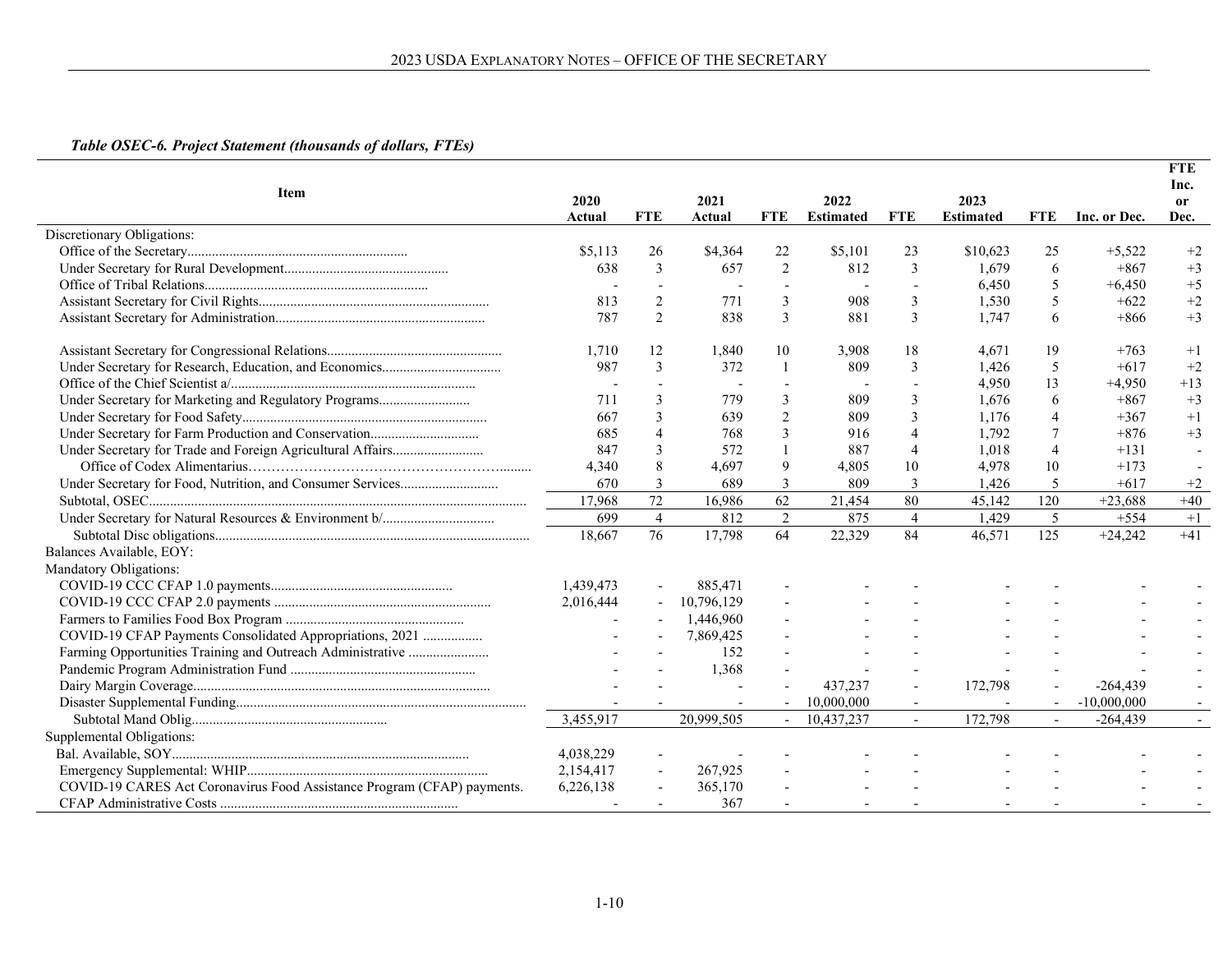| <b>Item</b>                                                                    | 2020<br>Actual | <b>FTE</b>     | 2021<br>Actual | <b>FTE</b> | 2022<br><b>Estimated</b> | <b>FTE</b> | 2023<br><b>Estimated</b> | <b>FTE</b> | Inc. or Dec. | <b>FTE</b><br>Inc.<br><sub>or</sub><br>Dec. |
|--------------------------------------------------------------------------------|----------------|----------------|----------------|------------|--------------------------|------------|--------------------------|------------|--------------|---------------------------------------------|
|                                                                                |                |                | 71,310         |            |                          |            |                          |            |              |                                             |
|                                                                                | 3,906,632      | $\overline{a}$ | 485,650        |            |                          |            |                          |            |              |                                             |
|                                                                                |                |                | 15,000         |            |                          |            |                          |            |              |                                             |
|                                                                                | 12,287,187     |                | 1,205,422      |            |                          |            |                          |            |              |                                             |
|                                                                                | 19,800,000     |                | 22, 222, 725   | 64         | 10,459,566               | 84         | 219,369                  | 125        | $-240,197$   | $+41$                                       |
|                                                                                | 95,153         | $\blacksquare$ | 4,531          |            |                          |            |                          |            |              |                                             |
| Balances Available, EOY:                                                       |                |                |                |            |                          |            |                          |            |              |                                             |
|                                                                                | 1.701.118      |                | 2,433,193      |            |                          |            |                          |            |              |                                             |
|                                                                                | 20,317,945     |                |                |            |                          |            |                          |            |              |                                             |
|                                                                                |                |                | 337,228        |            |                          |            |                          |            |              |                                             |
|                                                                                |                |                | 1,187,426      |            |                          |            |                          |            |              |                                             |
|                                                                                |                |                | 53,040         |            |                          |            |                          |            |              |                                             |
| COVID-19 CFAP Payments Consolidated Appropriations, 2021                       |                |                | 1,818,075      |            |                          |            |                          |            |              |                                             |
|                                                                                |                |                | 35,625         |            |                          |            |                          |            |              |                                             |
|                                                                                |                |                | 1,723          |            |                          |            |                          |            |              |                                             |
|                                                                                |                |                | 3,600,000      |            |                          |            |                          |            |              |                                             |
| Socially Disadvantaged Farmers, Ranchers, Land Owners and Operators and Groups |                |                | 1.010.000      |            |                          |            |                          |            |              |                                             |
|                                                                                |                |                | 46,132         |            |                          |            |                          |            |              |                                             |
|                                                                                |                |                | 689,429        |            |                          |            |                          |            |              |                                             |
|                                                                                |                |                | 700,000        |            |                          |            |                          |            |              |                                             |
|                                                                                |                |                | 500,000        |            |                          |            |                          |            |              |                                             |
|                                                                                |                |                | 500,000        |            |                          |            |                          |            |              |                                             |
| COVID-19 CARES Act Coronavirus Food Assistance Program (CFAP) payments         |                |                | 2,318,905      |            |                          |            |                          |            |              |                                             |
|                                                                                |                |                | 33             |            |                          |            |                          |            |              |                                             |
|                                                                                |                |                | 18,078         |            |                          |            |                          |            |              |                                             |
|                                                                                |                |                | 14,350         |            |                          |            |                          |            |              |                                             |
|                                                                                |                |                | 10,000         |            |                          |            |                          |            |              |                                             |
|                                                                                | 22,114,216     |                | 15,277,770     |            |                          |            |                          |            |              |                                             |
|                                                                                | 41,914,216     | 76             | 37,500,495     | 128        | 10,459,566               | 84         | 219,369                  | 125        | $-240,197$   | $+41$                                       |
| Less:                                                                          |                |                |                |            |                          |            |                          |            |              |                                             |
|                                                                                |                |                |                |            |                          |            |                          |            |              |                                             |
|                                                                                | $-250$         |                | $-1,000,000$   |            |                          |            |                          |            |              |                                             |
|                                                                                | 1,770          |                | 4,125          |            |                          |            |                          |            |              |                                             |
|                                                                                | $-4,038,229$   |                |                |            |                          |            |                          |            |              |                                             |
|                                                                                | 37,875,987     | 76             | 36,504,620     | 128        | 10,459,566               | 84         | 219,369                  | 125        | $-240,197$   | $+41$                                       |

a/ Effective FY 2023 funding associated with the Office of the Chief Scientist is reflected in OSEC.

b/ Includes the Office of the Under Secretary for Natural Resources & Environment, appropriated by Interior Subcommittee.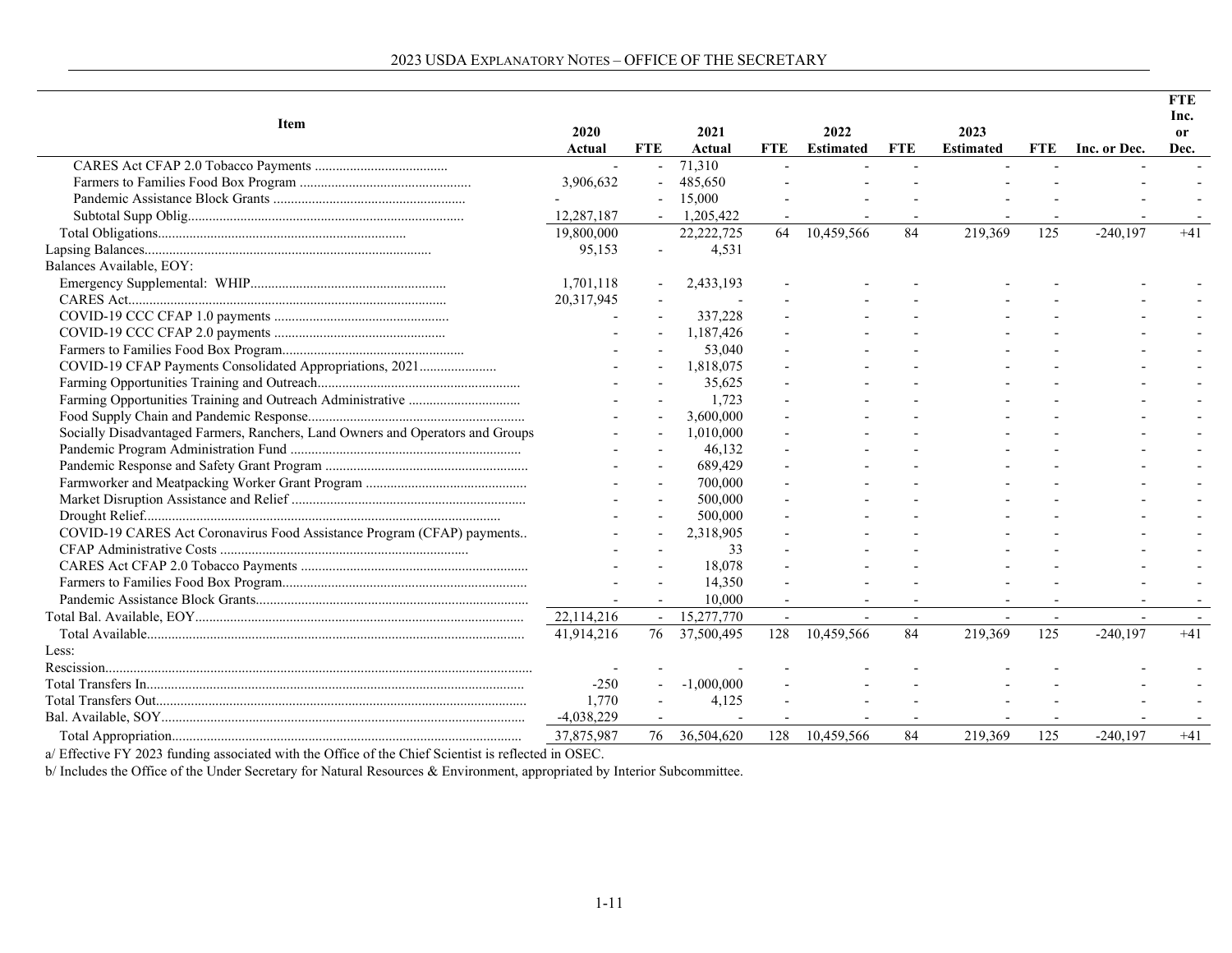#### **Office of the Secretary**

Base Funds allow the Office of the Secretary to oversee the general management of the department and provide the principal support to the Secretary and the organization in formulating policy and program leadership for the department's functions.

- (1) An increase of \$24,242,000 and 41 FTEs (\$22,329,000 and 84 staff years available in 2022). The funding change is requested for the following items:
	- A) i. An increase of \$391,000, which includes \$188,000 for pay inflation and \$203,000 for FERS, for the Office of the Secretary and all Under Secretary Offices except for the Under Secretary for Natural Resources and Environment,

This increase supports the pay increase which went into effect January 1, 2022, of a 2.7 percent Cost of Living pay increases for civilian employees, and a 1.1 percent increase to cover the expenses for the mandated increase of USDA's contribution to FERS*.*

ii. An increase of \$20,000 for the Under Secretary of Natural Resources and Environment, which includes \$9,000 for pay inflation and \$11,000 for FERS.

This increase supports the pay increase which went into effect January 1, 2022, of a 2.7 percent Cost of Living pay increases for civilian employees, and a 1.1 percent increase to cover the expenses for the mandated increase of USDA's contribution to FERS for the Under Secretary of Natural Resources and Environment*.* This will be funded through the Department of Interior's appropriations.

B) i. An increase of \$855,000 for 2023 Pay.

This increase will support the annualization of the 2022 2.7 percent Cost of Living pay increase and the 2023 4.6 percent Cost of Living pay increase.

This increase will allow the Office of the Secretary (OSEC) and its sub-offices (except for the Under Secretary of Natural Resources and Environment) to continue to meet its objective in administering and overseeing programs and policies relating to USDA operations. This critical increase is needed to support and maintain current staffing levels to meet the demands and statutory requirements imposed on OSEC. Elimination of the pay cost increase means that OSEC would not be able to fund 2 FTEs and would need to significantly cut travel, training, and mission support. Approximately 70 percent of OSEC's budget supports personnel compensation and benefits.

Failure to receive this increase would prevent OSEC from fully performing its mission, which is necessary to ensure continued policy direction for all areas of the Department.

ii. An increase of \$43,000 for 2023 Pay for the Under Secretary of Natural Resources and Environment. This increase will support the annualization of the 2022 2.7 percent Cost of Living pay increase and the 2023 4.6 percent Cost of Living pay increase for the Under Secretary of Natural Resources and Environment. This will be funded through the Department of Interior's appropriations.

C) An increase of \$578,000 for Working Capital Fund Expenses and Shared Cost Expenses.

An increase of \$578,000 which includes \$305,000 for WCF and \$273,00 for Shared Cost Programs inflationary costs. This increase will support an inflationary percentage increase of 3 percent for the Office of the Secretary to continue to fund the required fixed Departmental programs.

D) An increase of \$4,950,000 and 13 FTEs to fund the Office of the Chief Scientist.

The increase of \$4,950,000 will support REE mission agencies, that are currently administratively shifted to OCS through reimbursable agreements, to be appropriated directly to OCS. The specifics of the appropriated levels to be reduced by the listed agencies to OCS are as follows: Agricultural Research Service (\$2,228,000); Economic Research Service (\$248,000); National Agricultural Statistics Service (\$248,000); and National Institute of Food andAgriculture (\$2,228,000). The remaining difference will be absorbed through the OSEC REE appropriation.

The Food, Conservation, and Energy Act of 2008 designated the Under Secretary for Research, Education, and Economics (REE) as the U.S. Department of Agriculture's (USDA) Chief Scientist and authorized the establishmentof OCS. OCS was established to coordinate science activities of USDA and is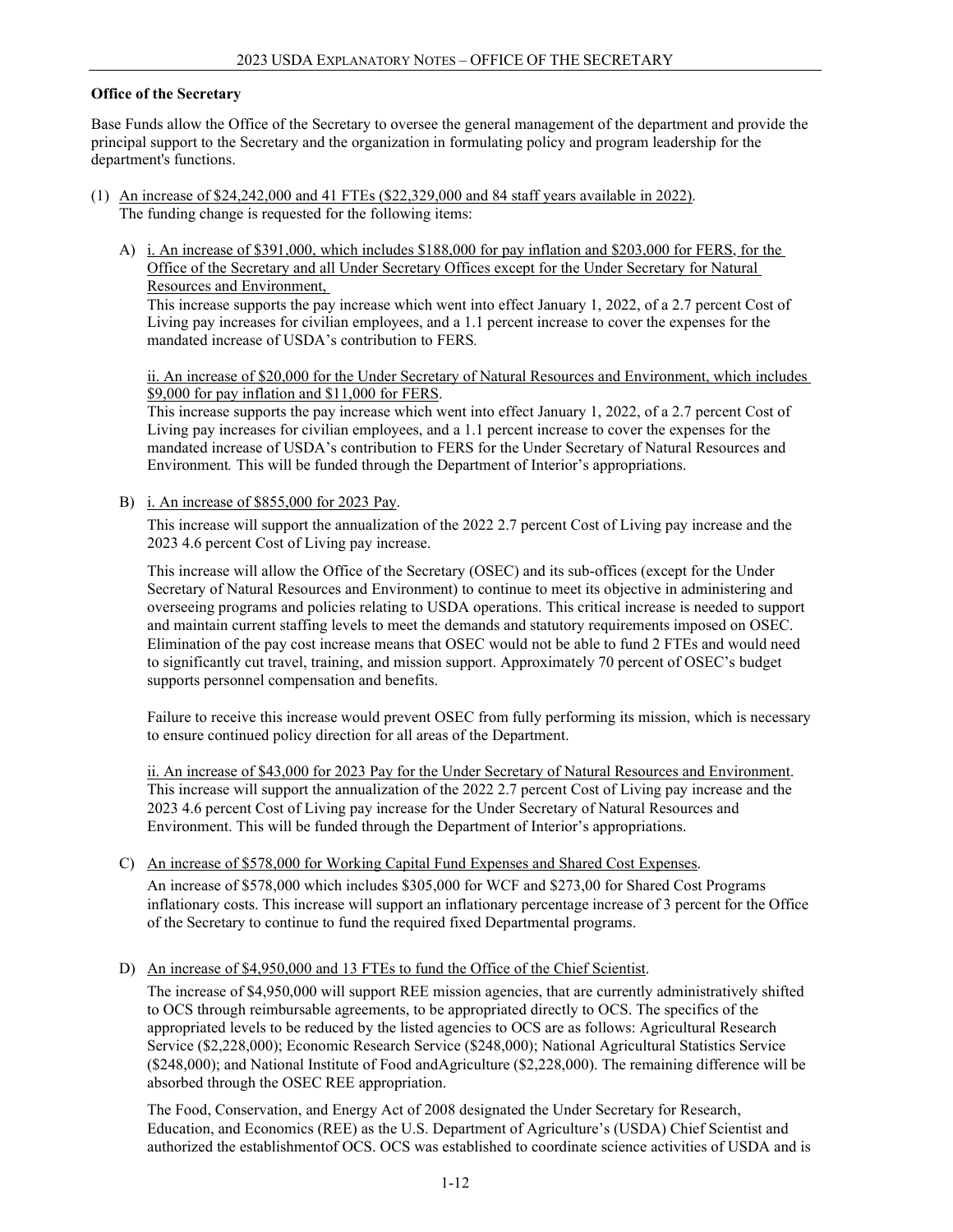the central office where key science issues and needs are identified, science activities are coordinated, and prioritized, and scientific capacity is strategically aligned. Further, the expertise represented within OCS integrates the critical functions of USDA intramural and extramural research, education, and extension across the breadth of agriculture: sustainable intensification, climate adaptation, food and nutrition, valueadded product creation, and science policy. OCS provides leadership and coordination to ensure that high quality, scientific knowledge informs USDA's decisions, policies, and regulations across its eight Mission Areas and numerous programs. OCS establishes linkages between the USDA and other scienceperforming organizations in government, academia, industry, and non-profit organizations. OCS ensures that science performed by the Department is disseminated to decision leaders nationallyand internationally. OCS assists the Chief Scientist of USDA in fulfilling the mandated role to coordinate research, education, and extension for the agency and is a principal gateway for USDA's science policy work with the FederalGovernment and foreign countries. In addition, coordination within USDA is carried out through the USDA ScienceCouncil, which is chaired by the Chief Scientist.

#### E) An increase of \$6,450,000 and 5 FTEs for the Office of Tribal Relations (OTR).

 The Office of Tribal Relations has been realigned within the Office of the Secretary. As part of that realignment the Office of Tribal Colleges & Universities (OTCUs/1994 Program) will be placed under OTR. The Department is requesting that \$1 million be directly appropriated to OTR for the OTCUs realignment away from the Shared Costs Programs (SCP) and from the Office of Partnerships and Public Engagement to the OTR.

Additionally, the Budget requests that \$2,450,000 be directly appropriated to the Intertribal Technical Assistance Network which handles a significant and very impactful portion of USDA's Indian Country technical assistance, to realign it from the less predictable Shared Cost Programs (SCP) and provide increased resources. After the Department conducted an analysis of the Shared Costs Programs, USDA determined that the realignment of resources associated with certain programs to the servicing organizations would better serve and meet the needs of the Department by improving oversight, transparency, and accountability, in addition to a realization in management efficiencies by reducing workload and administrative expenses.

The additional Budget request will fund the USDA's Tribal Self-Determination Initiative (TSDI) and the Indigenous Food Sovereignty Initiative (IFSA), both announced with the President at the White House Tribal Nations Summit in FY2022. The TSDI will bring the necessary expertise, training, capacity building to institutionalize tribal self-determination throughout USDA. The IFSA – which will also incorporate CEQs Indigenous Ecological Knowledge (ITEK) directive – will institutionalize traditional food ways and agricultural practices, Indian Country fair food and agriculture markets, and Indigenous health through foods tailored to American Indian/Alaska Native (AI/AN) dietary needs. If the appropriated funds are not enacted, the TSDI and IFSI will not be funded.

## F) i. An increase of \$5,997,000 for 21 FTEs to adequately staff the Office of the Secretary.

To ensure that the Immediate Office as well as the Under and Assistant Secretary offices (with the exception of the Under Secretary for Natural Resources and Environment) are adequately staffed to achieve the mission activities, USDA is requesting funding for permanent positions to execute critical assignments.

The staff requested aligns with the Secretary's vision for USDA. Additional funding for these positions will bring the offices up to optimal staffing levels to better serve America's agricultural interests, meet the needs of its customers, meet critical deadlines, and remain in compliance with USDA's Department policies and federal laws and regulations.

#### ii. An increase of \$463,000 for 2 FTEs to adequately staff the Under Secretary of Natural Resources and Environment office.

To ensure that the Under Secretary of Natural Resources and Environment office is adequately staffed to achieve the mission activities, two permanent positions are requested to execute critical assignments. This funding will be provided through the Department of Interior's appropriations.

H) An increase of \$4,495,000 for Climate Change Initiatives.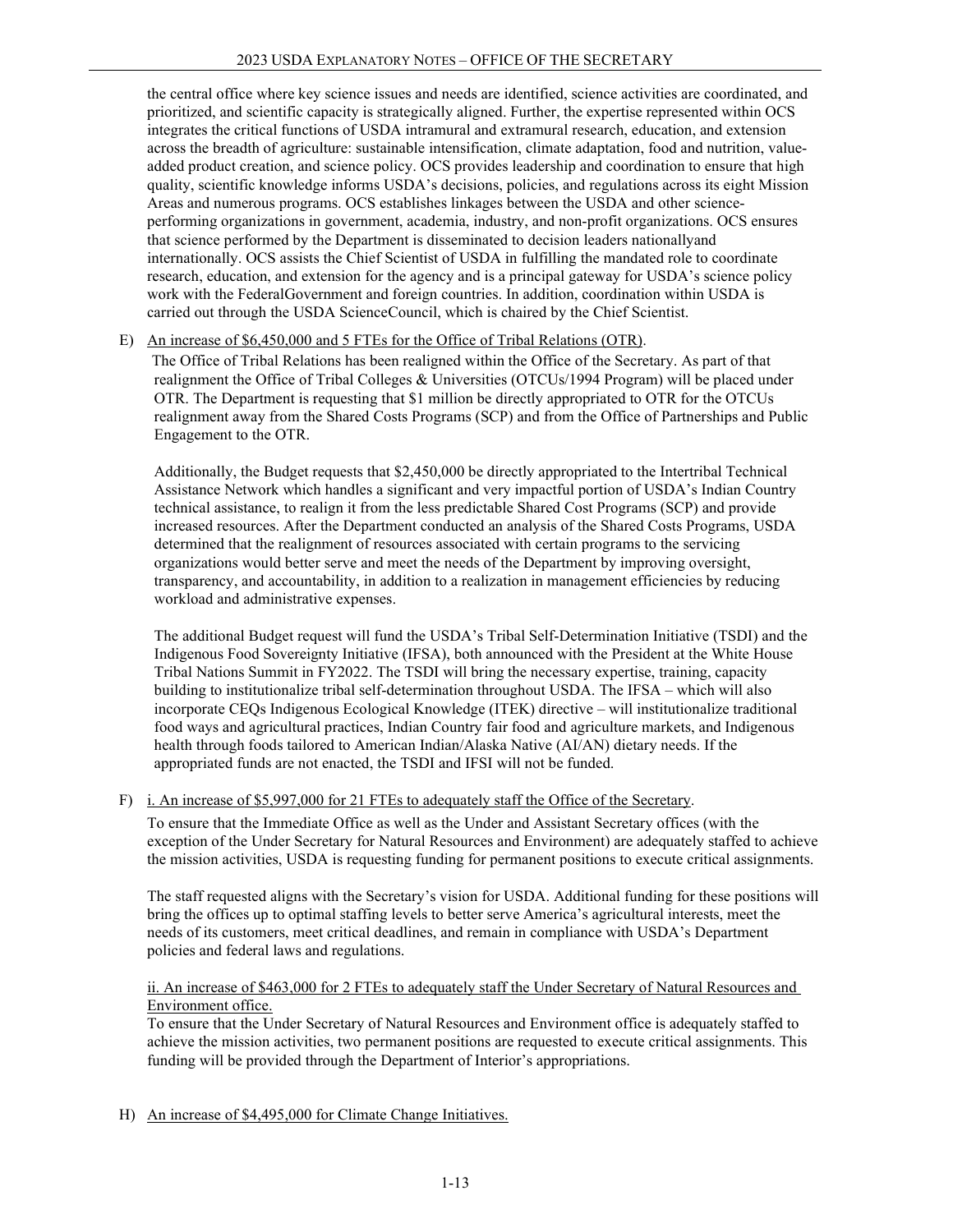Funds will be used to carry out Administration priorities- USDA plays a central role in quickly building resilience against the impacts of climate change, which include adaptation and mitigation options across working lands – agriculture, forestry, and rangelands – while also creating new jobs and opportunities. This work includes encouraging voluntary adoption of climate-smart agricultural and forestry practices that result in carbon reductions and sequestration and developing new and better markets for the products produced through climate-smart farming and forestry practices. Steps are being taken across USDA to improve adaptation and increase resilience to the impacts of climate change, and this includes identifying agency vulnerabilities and submitting an action plan. Investing in climate program implementation and enhancing the capacity for American producers advance innovation and put American technologies in the hands for farmers. Increased strategic investments in the USDA Climate Hubs help expand tools and resources for farmers, ranchers, and forest landowners' awareness of – and engagement in – efforts to combat climate change.